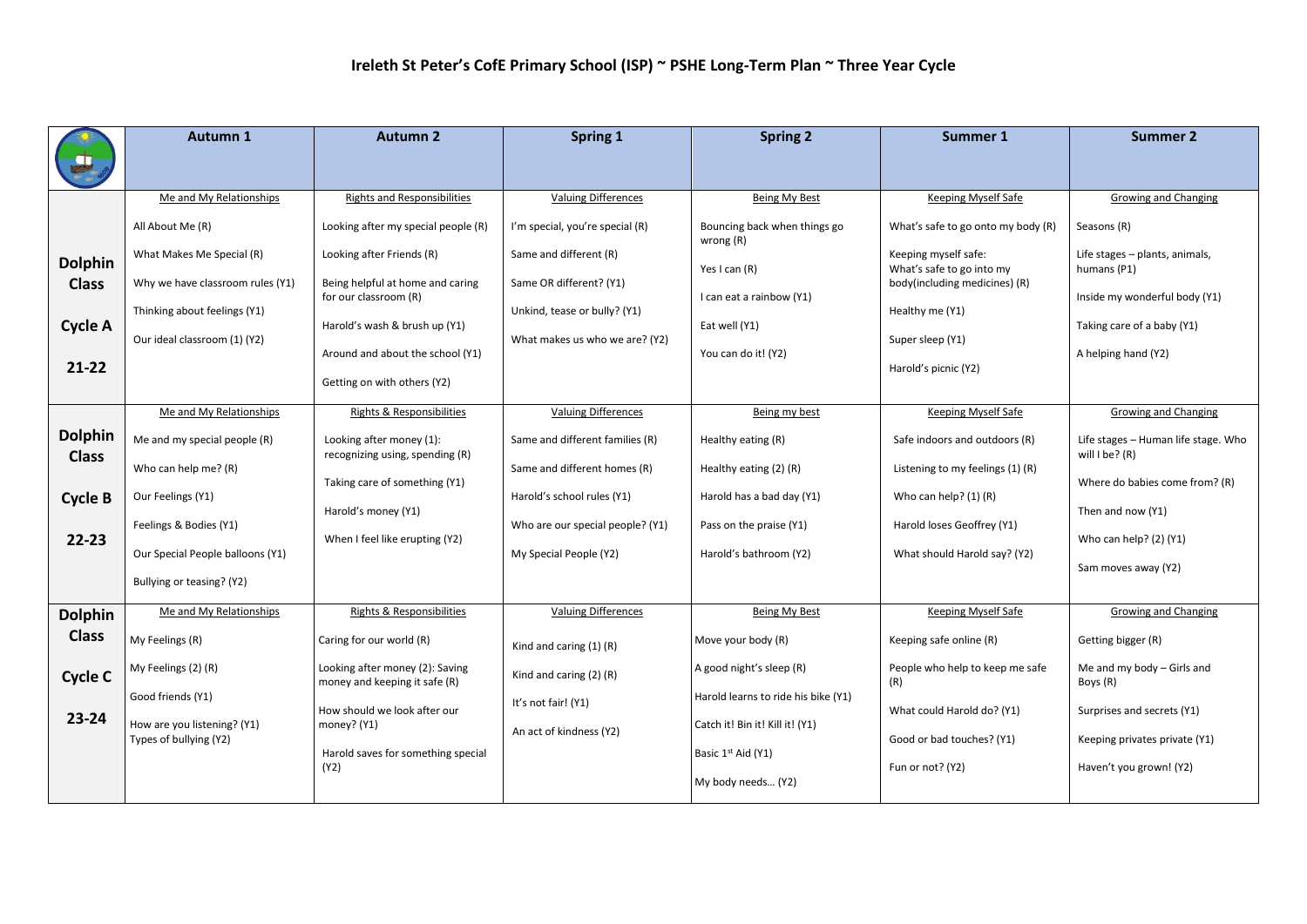## **Ireleth St Peter's CofE Primary School (ISP) ~ PSHE Long-Term Plan ~ Three Year Cycle**

|                | Autumn 1                              | <b>Autumn 2</b>                      | <b>Spring 1</b>                      | <b>Spring 2</b>                   | Summer 1                                | <b>Summer 2</b>                     |
|----------------|---------------------------------------|--------------------------------------|--------------------------------------|-----------------------------------|-----------------------------------------|-------------------------------------|
| ¥              |                                       |                                      |                                      |                                   |                                         |                                     |
|                | Me and My Relationships               | <b>Rights and Responsibilities</b>   | <b>Valuing Difference</b>            | <b>Being My Best</b>              | <b>Keeping Myself Safe</b>              | <b>Growing and Changing</b>         |
|                | Being a good friend (Y2)              | Harold goes camping (Y2)             | Solve the problem (Y2)               | What does my body do? (Y2)        | Should I tell? (Y2)                     | My body, your body (Y2)             |
|                | As a rule (Y3)                        | Our helpful volunteers (Y3)          | Family and friends (Y3)              | Derek cooks dinner! (healthy      | Safe or unsafe? (Y3)                    | Relationship Tree (Y3)              |
| Whale          |                                       |                                      |                                      |                                   |                                         |                                     |
| <b>Class</b>   | My special pet (Y3)                   | Helping each other to stay safe (Y3) | My community (Y3)                    | eating) (Y3)                      | Danger or risk? (Y3)                    | Body space (Y3)                     |
| <b>Cycle A</b> | An email from Harold! (Y4)            | Who helps us stay healthy and        | Can you sort it? (Y4)                | Poorly Harold (Y3)                | The Risk Robot (Y3)                     | Moving house (Y4)                   |
|                | Ok or not ok? (part 1) (Y4)           | safe? (Y4)                           |                                      | What makes me ME! (Y4)            | Danger, risk or hazard? (Y4)            |                                     |
| $21 - 22$      | Ok or not ok? (part 2) (Y4)           | It's your right (Y4)                 |                                      | Making choices (formerly Ed6      | Picture Wise (Y4)                       |                                     |
|                |                                       |                                      |                                      | Learns to be human) (Y4)          |                                         |                                     |
|                | Me and my Relationships               | <b>Rights and Responsibilities</b>   | <b>Valuing Difference</b>            | Being My Best                     | Keeping Myself Safe                     | Growing and Changing                |
| Whale          | Let's all be happy! (Y2)              | Recount task (Y3)                    | Respect and challenge (Y3)           | For or against? (Y3)              | Some secrets should never be kept       | Respecting privacy (Y2)             |
| <b>Class</b>   | Tangram team challenge (Y3)           | Harold's environment project (Y3)    | Our friends and neighbours (Y3)      | I am fantastic! (Y3)              | (Y2)                                    | Secret or surprise? (Y3)            |
| <b>Cycle B</b> | Looking after our special people (Y3) | How do we make a difference? (Y4)    | Islands (Y4)                         | Getting on with your nerves! (Y3) | Alcohol and cigarettes: the facts       | My feelings are all over the place! |
|                | How can we solve this problem? (Y3)   | In the news! (Y4)                    | Friend or acquaintance? (Y4)         | SCARF Hotel (Y4)                  | (Y3)                                    | (Y4)                                |
| $22 - 23$      | Human machines (Y4)                   |                                      |                                      |                                   | Super Searcher (Y3)                     | All change! (Y4)                    |
|                | Different feelings (Y4)               |                                      |                                      |                                   | How dare you! (Y4)                      |                                     |
|                |                                       |                                      |                                      |                                   | Medicines: check the label (Y4)         |                                     |
| Whale          | Me and my Relationships               | <b>Rights and Responsibilities</b>   | <b>Valuing Difference</b>            | <b>Being My Best</b>              | <b>Keeping Myself Safe</b>              | <b>Growing and Changing</b>         |
| <b>Class</b>   | Dan's Dare (Y3)                       | Can Harold afford it? (Y3)           | Let's celebrate our differences (Y3) | Body team work (Y3)               | None of your business! (Y3)             | Basic first aid (Y2)                |
| Cycle C        | Thanks (Y3)                           | Earning money (Y3)                   | Zeb (Y3)                             | Top talents (Y3)                  | Raisin challenge (1) (Y3)               | My changing body (Y3)               |
|                | Friends are special (Y3)              | Safety in numbers (Y4)               | What would I do? (Y4)                | Harold's Seven Rs (Y4)            | Help or harm? (Y3)                      | Basic first aid (Y3)                |
| $23 - 24$      | When feelings change (Y4)             | Logo quiz (Y4)                       | The people we share our world        | My school community (1) (Y4)      | Know the norms (formerly Tell Ed6) (Y4) | Period positive (Y4)                |
|                |                                       | Harold's expenses (Y4)               | with (Y4)                            |                                   | Keeping ourselves safe (Y4)             | Secret or surprise? (Y4)            |
|                |                                       |                                      |                                      |                                   |                                         |                                     |
|                |                                       |                                      |                                      |                                   |                                         |                                     |